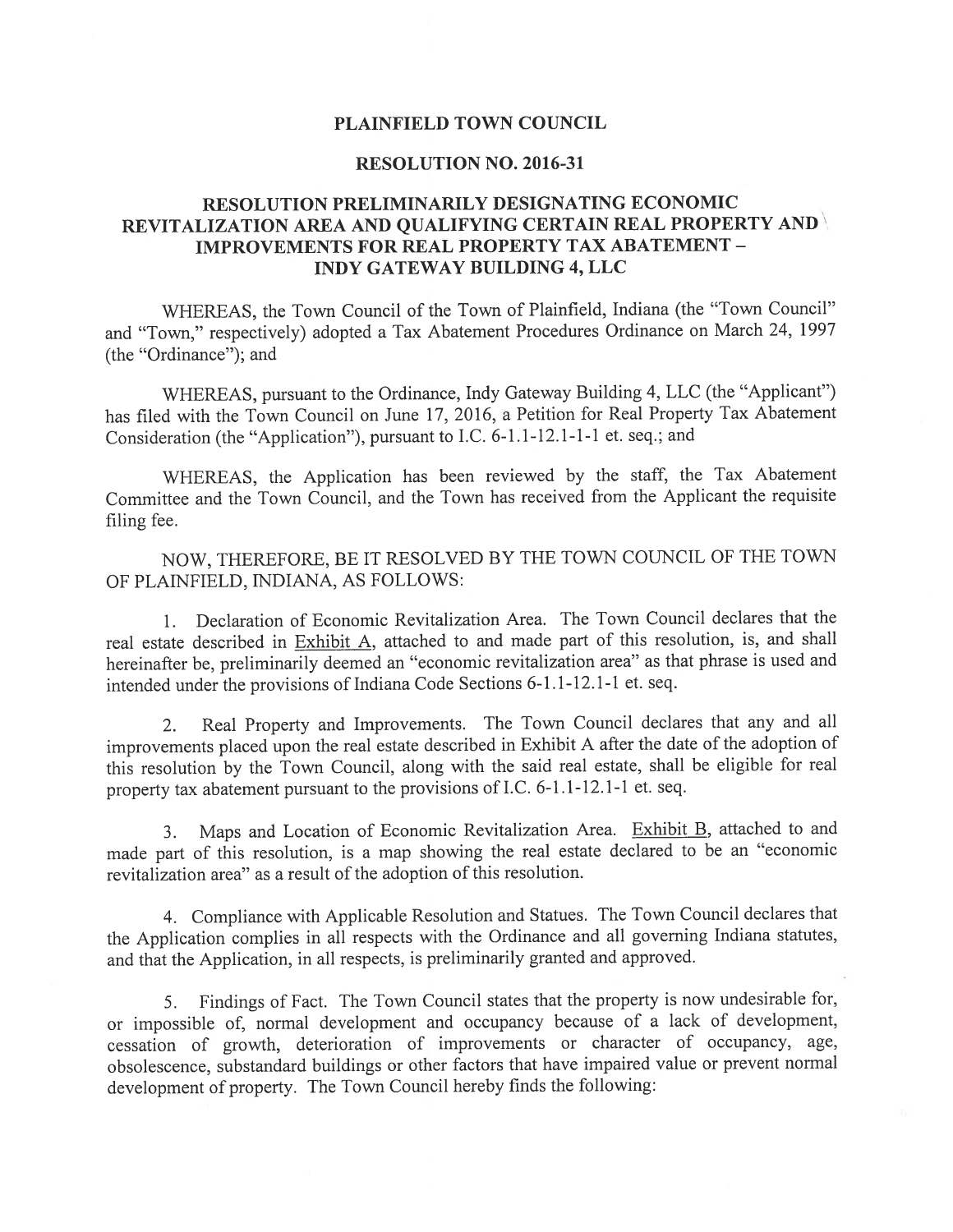- (a) The estimate contained in the Application of the value of the Applicant's project is reasonable;
- (b) The employment numbers contained in the Application, if any, are reasonably expected;
- (c) The salaries reported in the Application related to such employment, if any, are reasonable; and
- (d) The benefits reported in the Application to be received from the Applicant's project are sufficient to justify the deduction.

6. Abatement Duration. Based upon the provisions of the Ordinance, the Town Council declares that a ten (10) year abatement duration, as requested by Applicant, meets the requirements of the Ordinance.

7. Effective Date. This resolution shall be effective immediately upon its passage, subject to the notice and hearing provisions of I.C. 6-1.1-2.1-2.5. The hearing contemplated by said statute shall be held at the time and place of the meeting of the Town Council on July 11, 2016, to wit: Plainfield Town Hall, 206 W. Main Street, Plainfield, Indiana, at <sup>7</sup> p.m. local time. At such meeting the Town Council shall take final action determining whether the qualifications for an economic revitalization area (as to the real estate) have been met, and shall confirm, modify and confirm, or rescind this resolution. Such determination and final action by the Council shall be binding upon all affected parties; subject to the appeal procedures contemplated by I.C. 6-1.1-12.1-1 et. seq.

8. Filing with Hendricks County Authorities. Upon the adoption of this resolution, the Clerk-Treasurer of the Town shall cause a certified copy of this resolution, including the legal description of the previously described real estate and attached map, to be filed with the Hendricks County Assessor and/or such other Hendricks County Government officials as shall be necessary to make the Applicant eligible to file for property tax abatement as to the real property and improvements contemplated by the Application.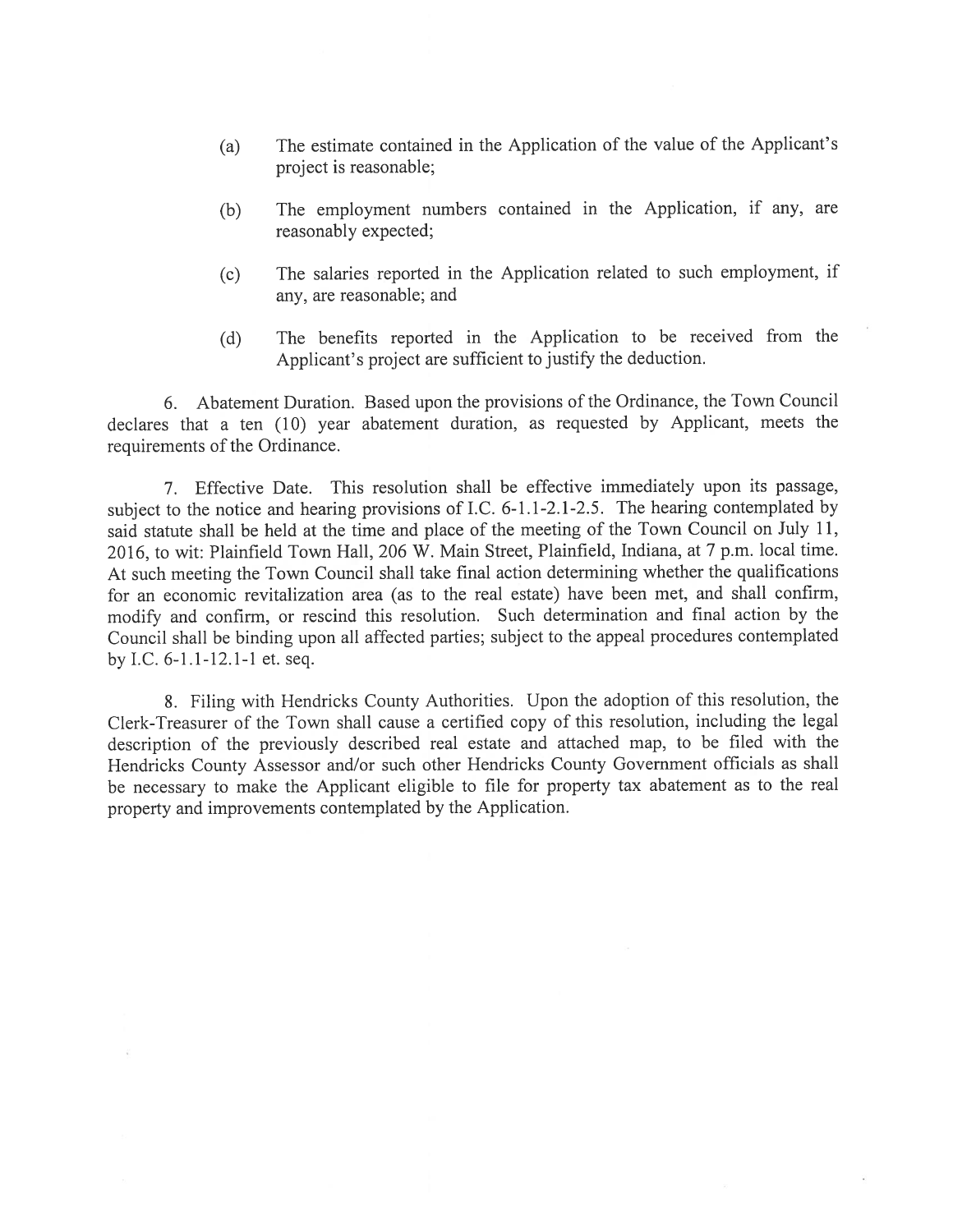Adopted by the Town Council of the Town of Plainfield, Indiana this  $27<sup>th</sup>$  day of June, 2016.

TOWN COUNCIL, TOWN OF PLATNFIELD HENDRICKS COUNTY, INDIANA Kalic G. Robin G. Brandgard, President Kent McPhail Buil I.U 7  $BillK$ 

Ang

by: Att

Wesley R. Bennett, Clerk-Treasurer of the Town of Plainfield, Indiana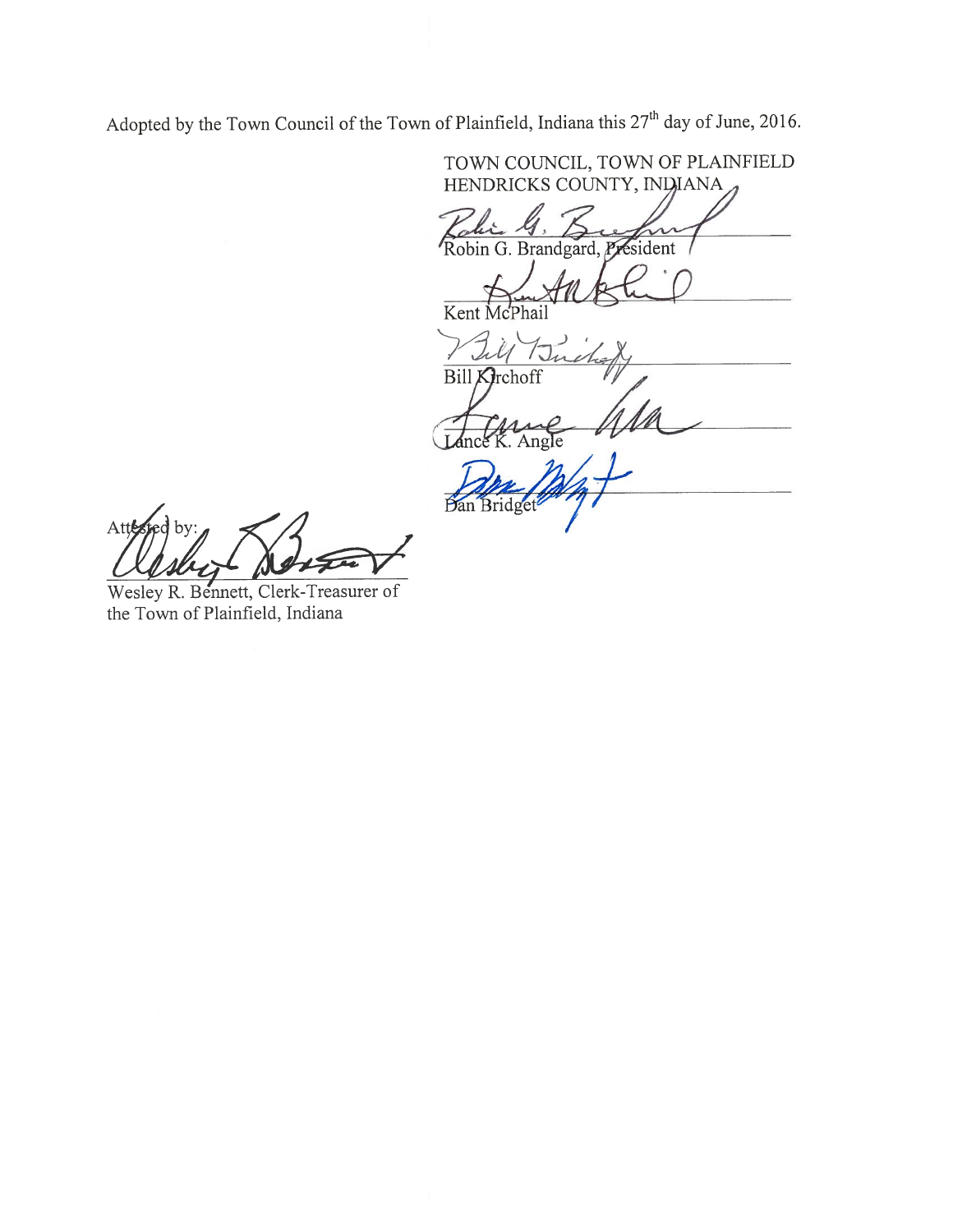# EXHIBIT A

20 18 PAY 20 19 FORM SB-1 / Real Property PRIVACY NOTICE Any information concerning the cost<br>of the property and specific sateries<br>paid to individual employees by the<br>property owner is confidential per<br>IC 6-1,1-12.1-5.1.



#### STATEMENT OF BENEFITS REAL ESTATE IMPROVEMENTS State Form 51767 (R6 / 10-14)

Prescribed by the Department of Local Government Finance

This statement is being completed for real property that qualifies under the following Indiana Code (*check one box*):<br>[6] Redevelopment or rehabilitation of real estate Improvements (IC 6-1.1-12.1-4)<br>□ Recidentially dist

□ Residentially distressed area (IC 6-1.1-12.1-4.1)

INSTRUCTIONS:

- . This slatement must be submitted to the body designating the Economic Revitalization Area prior to the public heanng if the designating body requires<br>Information from the applicant in making its decision about whether to
- 
- 
- the redevelopment or rehabilitation for which the person desires to claim a deduction.<br>3. To obtain a deduction, a Form 322/RE must be lifed with the County Auditor below and the year in which the addition to assessed val
- 

| <b>SECTION 1</b>                                                                                                   |                                                                                                                  |                                                   | <b>TAXPAYER INFORMATION</b>                                      |                      |                                         |                                              |  |
|--------------------------------------------------------------------------------------------------------------------|------------------------------------------------------------------------------------------------------------------|---------------------------------------------------|------------------------------------------------------------------|----------------------|-----------------------------------------|----------------------------------------------|--|
| Name of taxpayer                                                                                                   |                                                                                                                  |                                                   |                                                                  |                      |                                         |                                              |  |
| Indy Gateway Building 4, LLC                                                                                       |                                                                                                                  |                                                   |                                                                  |                      |                                         |                                              |  |
|                                                                                                                    | Address of taxpayer (number and street, city, state, and ZIP code)                                               |                                                   |                                                                  |                      |                                         |                                              |  |
| c/o HSA, 233 S. Wacker Drive, Suite 350, Chicago, Illinois 60606                                                   |                                                                                                                  |                                                   |                                                                  |                      |                                         |                                              |  |
| Name of contact person                                                                                             |                                                                                                                  |                                                   | Talephone number                                                 |                      | E-mail address                          |                                              |  |
| Adam C. Shields, Esq.                                                                                              |                                                                                                                  | (317) 636-4341                                    |                                                                  | ashields@kdlegal.com |                                         |                                              |  |
| <b>SECTION 2</b>                                                                                                   |                                                                                                                  |                                                   | LOCATION AND DESCRIPTION OF PROPOSED PROJECT                     |                      |                                         |                                              |  |
| Name of designating body                                                                                           |                                                                                                                  |                                                   |                                                                  |                      | Resolution number                       |                                              |  |
| <b>Plainfield Town Council</b>                                                                                     |                                                                                                                  |                                                   |                                                                  |                      |                                         |                                              |  |
| Location of property                                                                                               |                                                                                                                  |                                                   | County                                                           |                      | <b>DLGF</b> taxing district number      |                                              |  |
|                                                                                                                    | Columbia Rd./Ronald Reagan Pkwy, Plainfield, IN (no address in lax records)                                      |                                                   | Hendricks                                                        |                      | 32-012                                  |                                              |  |
|                                                                                                                    | Description of real property improvements, redevelopment, or rehabilitation (use additional sheets if necessary) |                                                   |                                                                  |                      | Estimated start date (month, day, year) |                                              |  |
| Construction of 151,200 square foot industrial building located on approximately 9.157 acres to accomodate one (1) |                                                                                                                  |                                                   |                                                                  |                      |                                         | September 1, 2016                            |  |
|                                                                                                                    | to four (4) tenants for office and warehouse/distribution (or other uses permitted in the property's zoning      |                                                   |                                                                  |                      |                                         | Estimated completion date (month, day, year) |  |
|                                                                                                                    | classification) and associated land improvements for ancillary parking, landscaping and other amenities.         |                                                   |                                                                  |                      | April 15, 2017                          |                                              |  |
| <b>SECTION 3</b>                                                                                                   |                                                                                                                  |                                                   | ESTIMATE OF EMPLOYEES AND SALARIES AS RESULT OF PROPOSED PROJECT |                      |                                         |                                              |  |
| Current number                                                                                                     | Salados                                                                                                          | Number retained                                   | Salarios                                                         | Number additional    |                                         | <b>Salaries</b>                              |  |
| 0.00                                                                                                               | \$0.00                                                                                                           | 0.00                                              | \$0.00                                                           | $0.00*$              |                                         | $$0.00*$                                     |  |
| ESTIMATED TOTAL COST AND VALUE OF PROPOSED PROJECT<br><b>SECTION 4</b>                                             |                                                                                                                  |                                                   |                                                                  |                      |                                         |                                              |  |
|                                                                                                                    |                                                                                                                  |                                                   | <b>REAL ESTATE IMPROVEMENTS</b>                                  |                      |                                         |                                              |  |
|                                                                                                                    | COST                                                                                                             |                                                   |                                                                  | ASSESSED VALUE       |                                         |                                              |  |
| Current values                                                                                                     |                                                                                                                  |                                                   | 0.00                                                             |                      |                                         | 11,000.00                                    |  |
| Plus estimated values of proposed project                                                                          |                                                                                                                  |                                                   | 5.425,000.00                                                     |                      |                                         |                                              |  |
| Less values of any property being replaced                                                                         |                                                                                                                  |                                                   | 0.00                                                             |                      |                                         |                                              |  |
| Net estimated values upon completion of project                                                                    |                                                                                                                  |                                                   | 5,425,000.00                                                     |                      |                                         |                                              |  |
| <b>SECTION 5</b>                                                                                                   |                                                                                                                  |                                                   | WASTE CONVERTED AND OTHER BENEFITS PROMISED BY THE TAXPAYER      |                      |                                         |                                              |  |
| Estimated solid waste converted (pounds) 0.00                                                                      |                                                                                                                  | Estimated hazardous waste converted (pounds) 0.00 |                                                                  |                      |                                         |                                              |  |
| Other benefits                                                                                                     |                                                                                                                  |                                                   |                                                                  |                      |                                         |                                              |  |

-Tenants of the building associated with the proposed project have not yet been identified. However, construction jobs will be Created at the site during the Construction of the proposed project and it is expected that tenants will either create new johs/ payroll and/or maintain existing jobs/payroll in the Town of Plainfield in a manner similar to other similar types of properties.

| <b>SECTION 6</b>                                                      | <b>TAXPAYER CERTIFICATION</b> |                                |  |  |
|-----------------------------------------------------------------------|-------------------------------|--------------------------------|--|--|
| I hereby certify that the representations in this statement are true. |                               |                                |  |  |
| Signature of authorized representative                                |                               | Date signed (month, day, year) |  |  |
| Printed narge of authorized representative<br>コマドク                    | Title                         |                                |  |  |
|                                                                       | Page 1 of 2                   |                                |  |  |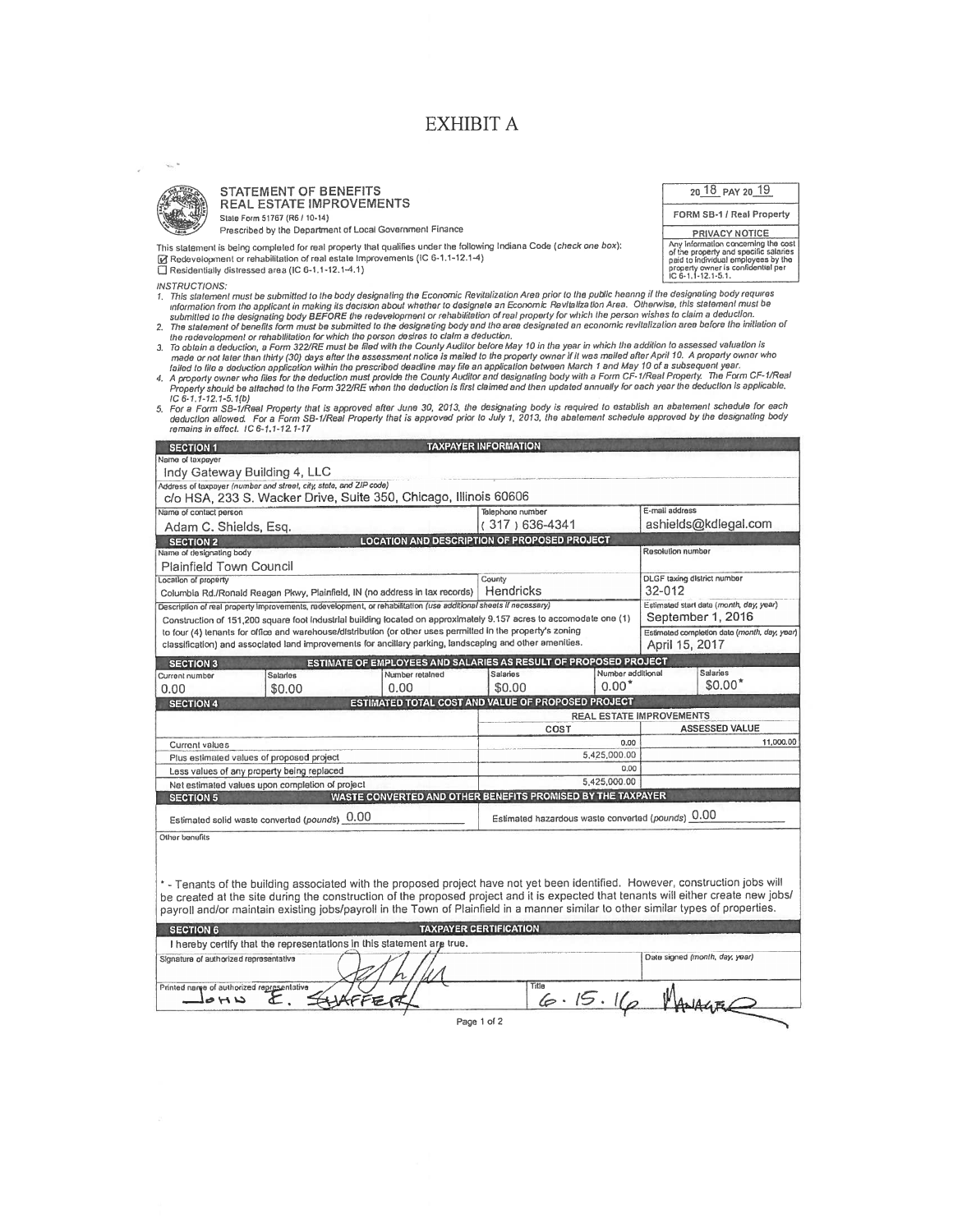| FOR USE OF THE DESIGNATING BODY                                                                                                                                                                                                                                                                                                                                                                                                                                                                                                                                                                                                                                                                                                                                                                                                                                                                                                                                                                                                                                                                                                                                                                                                        |                                              |                                               |  |  |  |  |  |
|----------------------------------------------------------------------------------------------------------------------------------------------------------------------------------------------------------------------------------------------------------------------------------------------------------------------------------------------------------------------------------------------------------------------------------------------------------------------------------------------------------------------------------------------------------------------------------------------------------------------------------------------------------------------------------------------------------------------------------------------------------------------------------------------------------------------------------------------------------------------------------------------------------------------------------------------------------------------------------------------------------------------------------------------------------------------------------------------------------------------------------------------------------------------------------------------------------------------------------------|----------------------------------------------|-----------------------------------------------|--|--|--|--|--|
| We find that the applicant meets the general standards in the resolution adopted or to be adopted by this body. Said resolution, passed or to be passed<br>under IC 6-1.1-12.1, provides for the following Ilmitations:                                                                                                                                                                                                                                                                                                                                                                                                                                                                                                                                                                                                                                                                                                                                                                                                                                                                                                                                                                                                                |                                              |                                               |  |  |  |  |  |
| A. The designated area has been limited to a period of time not to exceed _______________ calendar years* (see below). The date this designation<br>expires is services and the services of the services of the services of the services of the services of the services of the services of the services of the services of the services of the services of the services of the se                                                                                                                                                                                                                                                                                                                                                                                                                                                                                                                                                                                                                                                                                                                                                                                                                                                     |                                              |                                               |  |  |  |  |  |
| B. The type of deduction that is allowed in the designated area is limited to:<br>$\square$ No<br>1. Redevelopment or rehabilitation of real estate improvements<br>$\Box$ Yes<br>$\Box$ No<br>$\Box$ Yes<br>2. Residentially distressed areas                                                                                                                                                                                                                                                                                                                                                                                                                                                                                                                                                                                                                                                                                                                                                                                                                                                                                                                                                                                         |                                              |                                               |  |  |  |  |  |
| C. The amount of the deduction applicable is limited to \$                                                                                                                                                                                                                                                                                                                                                                                                                                                                                                                                                                                                                                                                                                                                                                                                                                                                                                                                                                                                                                                                                                                                                                             |                                              |                                               |  |  |  |  |  |
| D. Other limitations or conditions (specify)                                                                                                                                                                                                                                                                                                                                                                                                                                                                                                                                                                                                                                                                                                                                                                                                                                                                                                                                                                                                                                                                                                                                                                                           |                                              |                                               |  |  |  |  |  |
| $\Box$ Year 2<br>$\Box$ Year 7<br>E. Number of years allowed:<br>□ Year 1<br>□ Year 6                                                                                                                                                                                                                                                                                                                                                                                                                                                                                                                                                                                                                                                                                                                                                                                                                                                                                                                                                                                                                                                                                                                                                  | □ Year 4<br>□ Year 9<br>□ Year 3<br>□ Year 8 | $\Box$ Year 5 (* see below)<br>$\Box$ Year 10 |  |  |  |  |  |
| F. For a statement of benefits approved after June 30, 2013, did this designating body adopt an abatement schedule per IC 6-1.1-12.1-17?<br>$\Box$ Yes $\Box$ No<br>If yes, attach a copy of the abatement schedule to this form,<br>If no, the designating body is required to establish an abatement schedule before the deduction can be determined.<br>We have also reviewed the information contained in the statement of benefits and find that the estimates and expectations are reasonable and have<br>determined that the totality of benefits is sufficient to justify the deduction described above.                                                                                                                                                                                                                                                                                                                                                                                                                                                                                                                                                                                                                       |                                              |                                               |  |  |  |  |  |
| Approved (signature and title of authorized member of designating body)                                                                                                                                                                                                                                                                                                                                                                                                                                                                                                                                                                                                                                                                                                                                                                                                                                                                                                                                                                                                                                                                                                                                                                | Telephone number                             | Date signed (month, day, year)                |  |  |  |  |  |
| Printed name of authorized member of designating body                                                                                                                                                                                                                                                                                                                                                                                                                                                                                                                                                                                                                                                                                                                                                                                                                                                                                                                                                                                                                                                                                                                                                                                  | €<br>١.<br>Name of designating body          |                                               |  |  |  |  |  |
|                                                                                                                                                                                                                                                                                                                                                                                                                                                                                                                                                                                                                                                                                                                                                                                                                                                                                                                                                                                                                                                                                                                                                                                                                                        |                                              |                                               |  |  |  |  |  |
| Attested by (signature and title of attester)                                                                                                                                                                                                                                                                                                                                                                                                                                                                                                                                                                                                                                                                                                                                                                                                                                                                                                                                                                                                                                                                                                                                                                                          | Printed name of attester                     |                                               |  |  |  |  |  |
| * If the designating body limits the time period during which an area is an economic revitalization area, that limitation does not limit the length of time a<br>taxpayer is entitled to receive a deduction to a number of years that is less than the number of years designated under IC 6-1.1-12.1-17.<br>A. For residentially distressed areas where the Form SB-1/Real Property was approved prior to July 1, 2013, the deductions established in IC<br>6-1.1-12.1-4.1 remain in effect. The deduction period may not exceed five (5) years. For a Form SB-1/Real Property that is approved after June 30,<br>2013, the designating body is required to establish an abatement schedule for each deduction allowed. The deduction period may not exceed ten<br>(10) years. (See IC 6-1.1-12.1-17 below.)<br>B. For the redevelopment or rehabilitation of real property where the Form SB-1/Real Property was approved prior to July 1, 2013, the abatement<br>schedule approved by the designating body remains in effect. For a Form SB-1/Real Property that is approved after June 30, 2013, the designating<br>body is required to establish an abatement schedule for each deduction allowed. (See IC 6-1.1-12.1-17 below.) |                                              |                                               |  |  |  |  |  |
| IC 6-1.1-12.1-17<br>Abatement schedules<br>Sec. 17. (a) A designating body may provide to a business that is established in or relocated to a revitalization area and that receives a deduction under<br>section 4 or 4.5 of this chapter an abatement schedule based on the following factors:<br>(1) The total amount of the taxpayer's investment in real and personal property.<br>(2) The number of new full-time equivalent jobs created.<br>(3) The average wage of the new employees compared to the state minimum wage.<br>(4) The infrastructure requirements for the taxpayer's investment.<br>(b) This subsection applies to a statement of benefits approved after June 30, 2013. A designating body shall establish an abatement schedule<br>for each deduction allowed under this chapter. An abatement schedule must specify the percentage amount of the deduction for each year of<br>the deduction. An abatement schedule may not exceed ten (10) years.<br>(c) An abatement schedule approved for a particular taxpayer before July 1, 2013, remains in effect until the abatement schedule expires under<br>the terms of the resolution approving the taxpayer's statement of benefits.                           |                                              |                                               |  |  |  |  |  |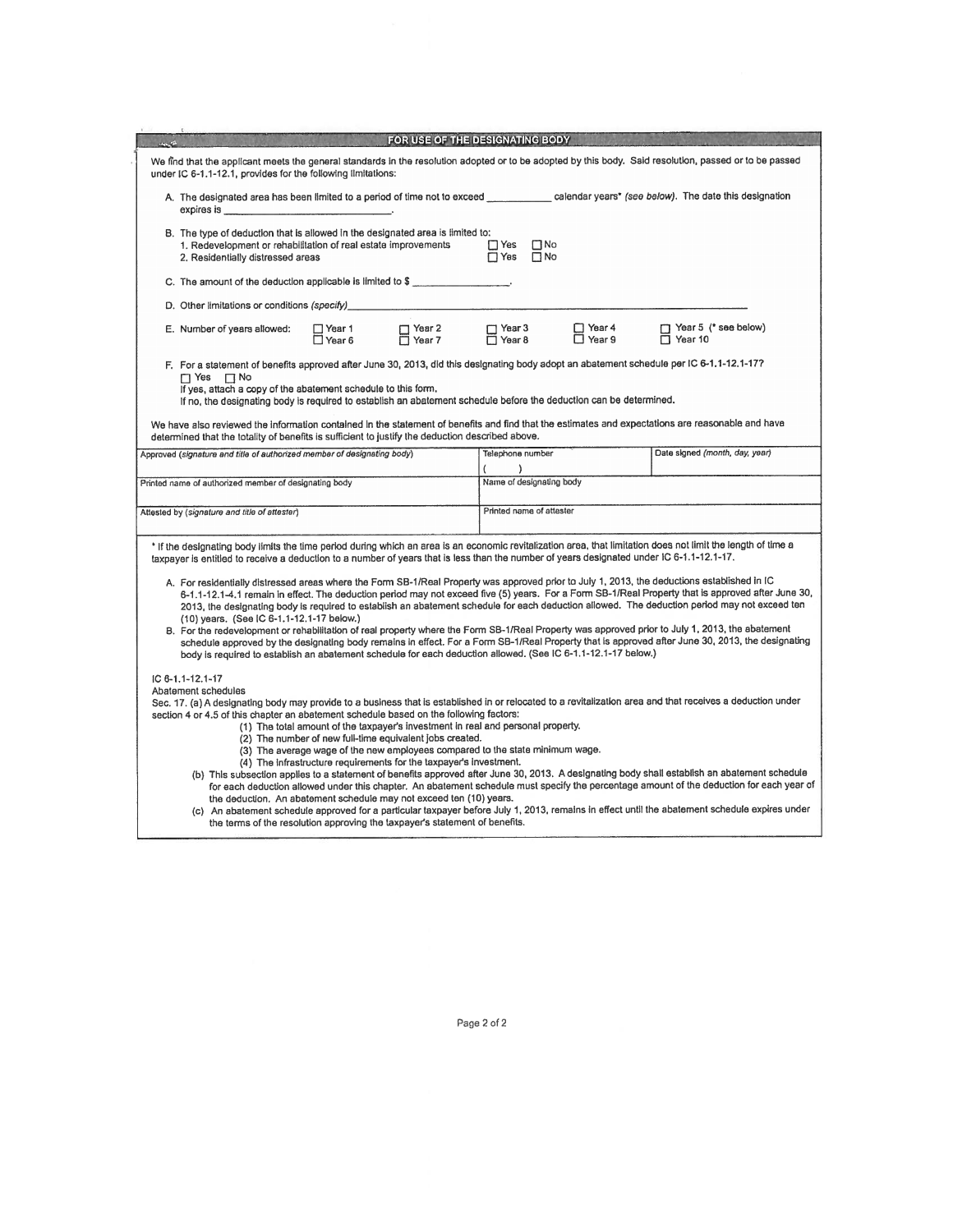## **EXHIBIT B**

 $\tilde{\mathbf{r}}$ 

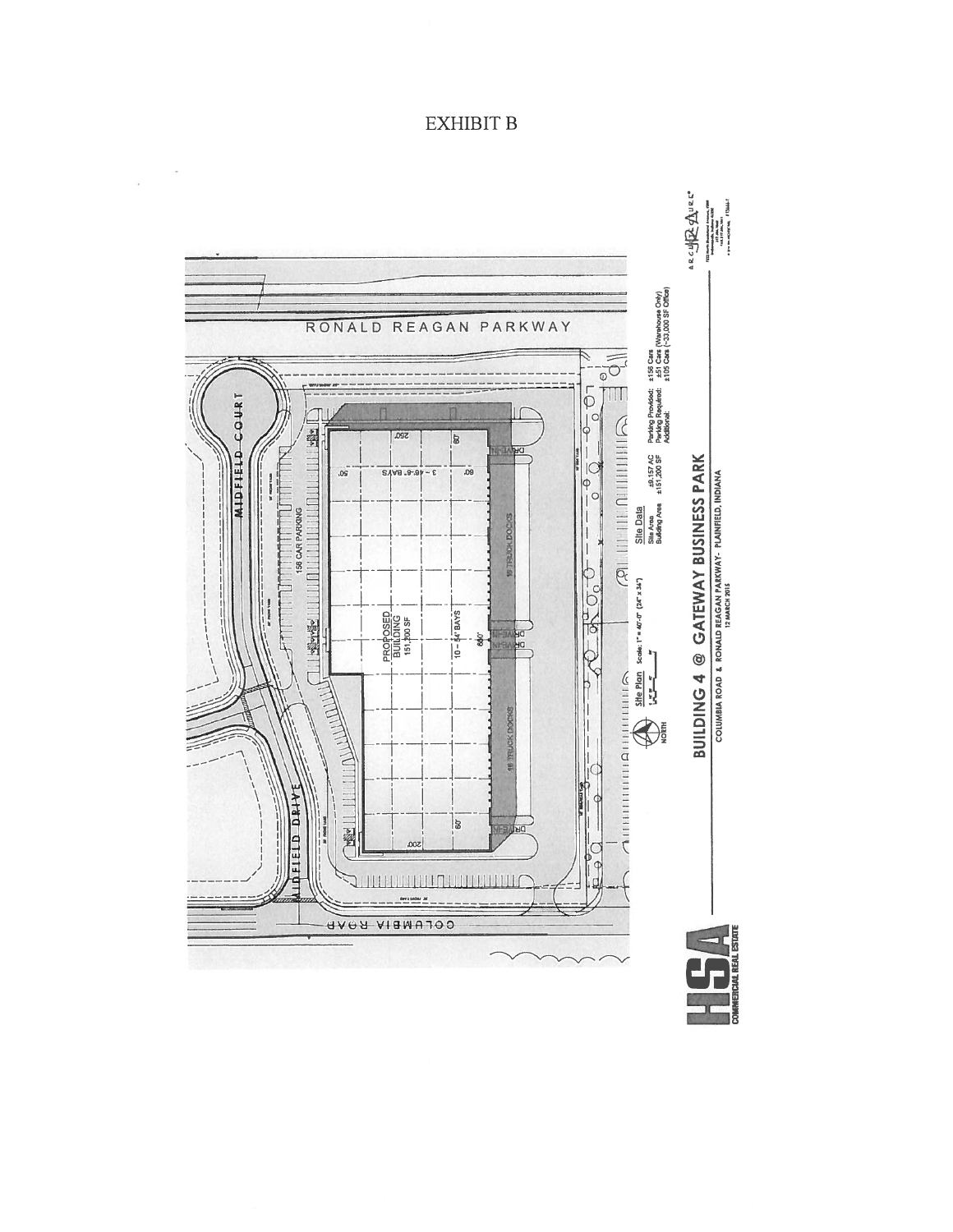